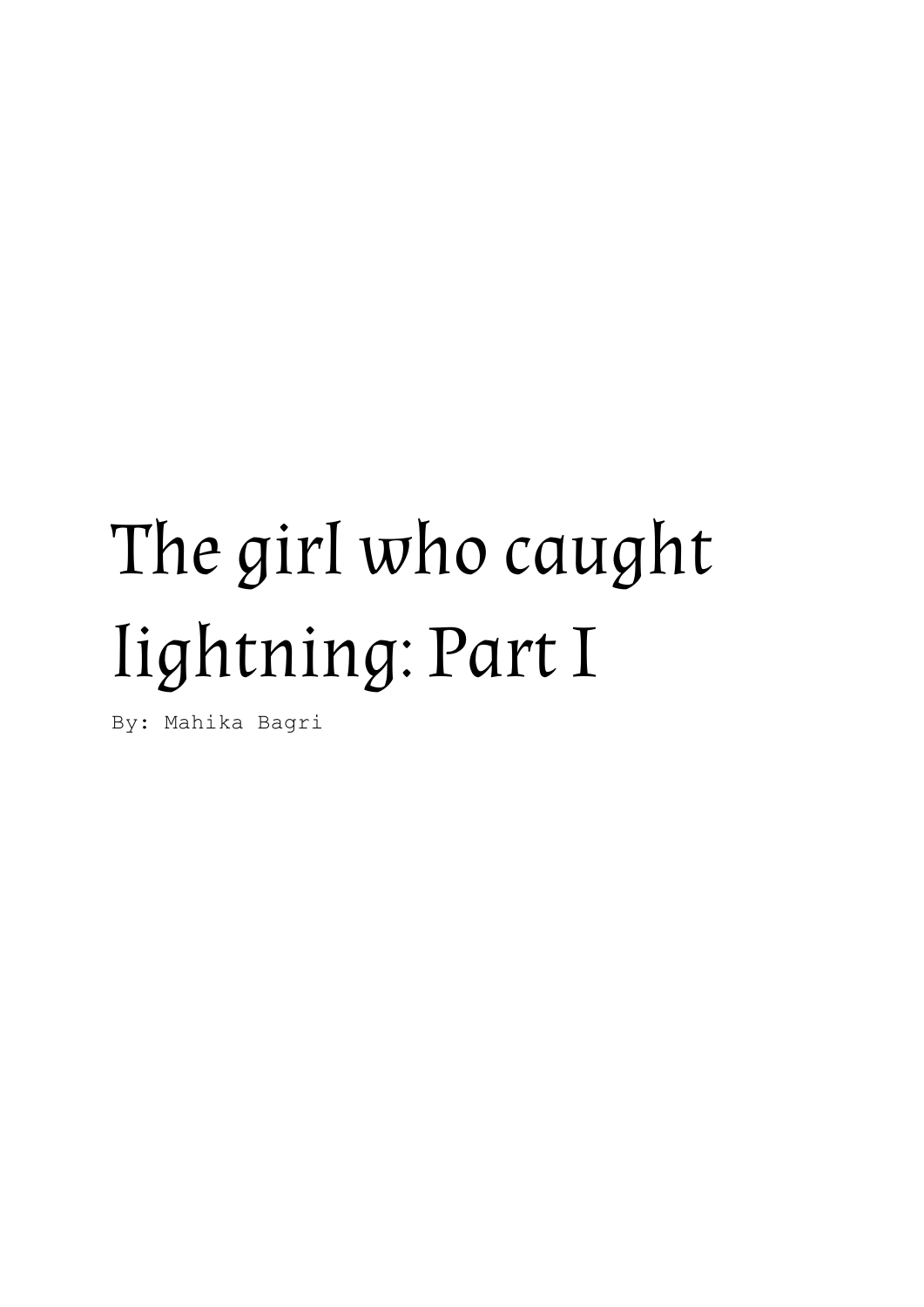For all of those readers who enjoy reading as much as I do.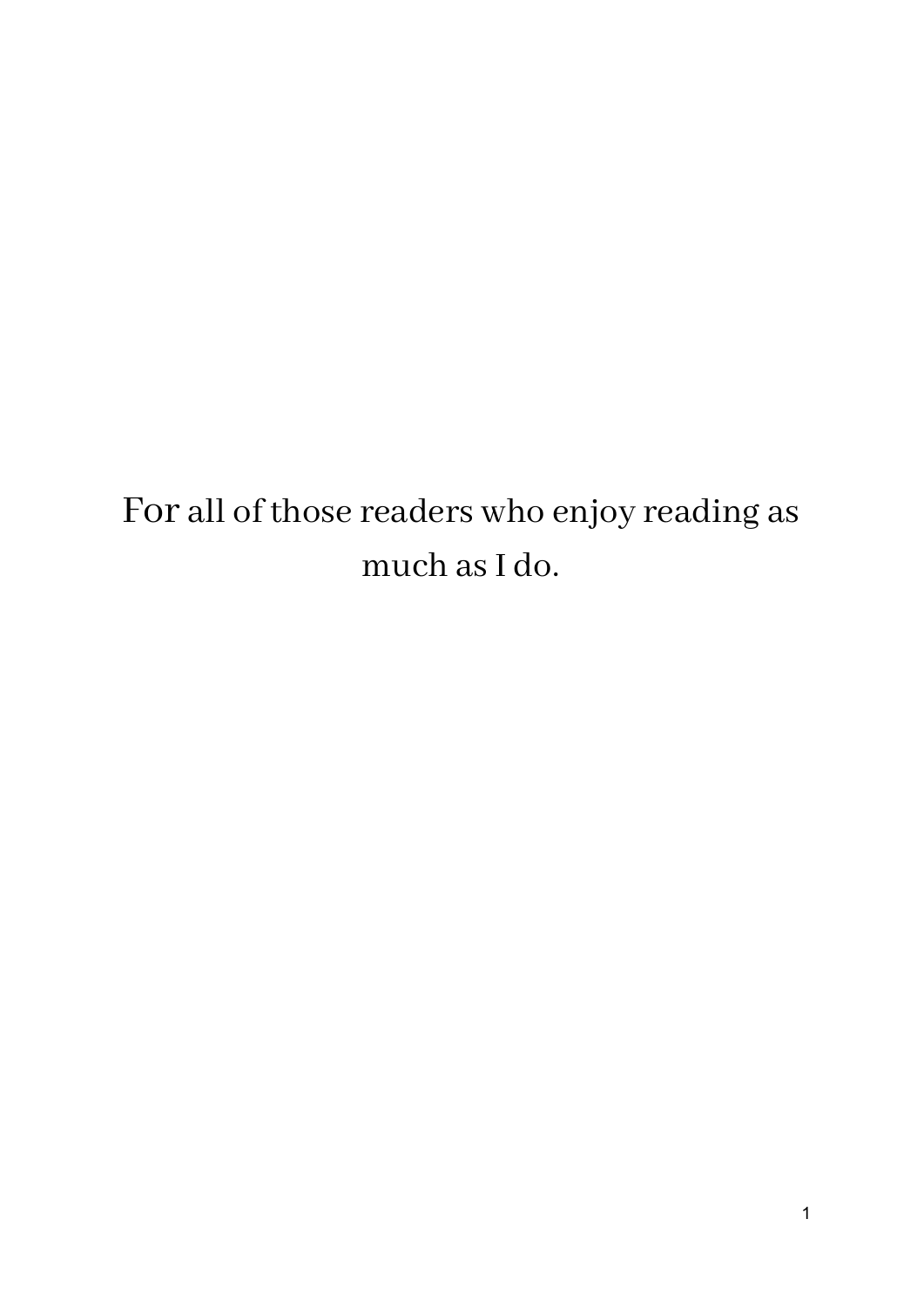I'm startled awake. I had the same dream again and all the memories come flooding back to me. The quarrel with my parents before they died, the police, the car, every single detail. Ican hearthe ringing of the sirensin my ears. I know exactly why the acciden–no, murder took place. Yet, Satya, the policeman in charge of the case, had refused to investigate. He said I wastoo naive to understand what was going on, but I understood all of it. Satya was corrupt with only money on his mind, but he was also the DGP (Director General of Police) so no one would question him. His decisions were final. The irony of his name speaks for itself. Satya means truth, yet he's such a dishonest man. I snapped back into reality and looked up at the verdigrisclock put up on the otherwise empty wall on my left. It's 2:00 A.M. The dust on the wall makesit look like it hasn't been cleaned for over a century. I want to go back to sleep, but before I can, a silhouette moves in front of me.

"You're the first one up today," Dhaanvi ma'am says"You know what that means."

"Yes ma'am,"I promptly reply. I had hoped I hadn't woken her up. Itś my thirteenth birthday today but no teacher here cares. The first two kidsto wake up at our orphanage don't get to study forthe day, they have to quickly dress and do all the work: mopping, washing the dishes,cleaning the floors... before I could finish the list, someone interrupted my thoughts.

"You know what that meansright? Off the bed NOW!"It was ma'am. "Nadish, because you have woken up, you are on duty with Adhya,"she commanded as she took one of our hands in each of hers.

Her nails bit into my skin asshe pulled us out of bed. She tugged my arm so hard, my muscles felt like they were going to tear. I tried to get off the floor, back on my feet, but ma'am clutched our hands tightly, pulling until she

2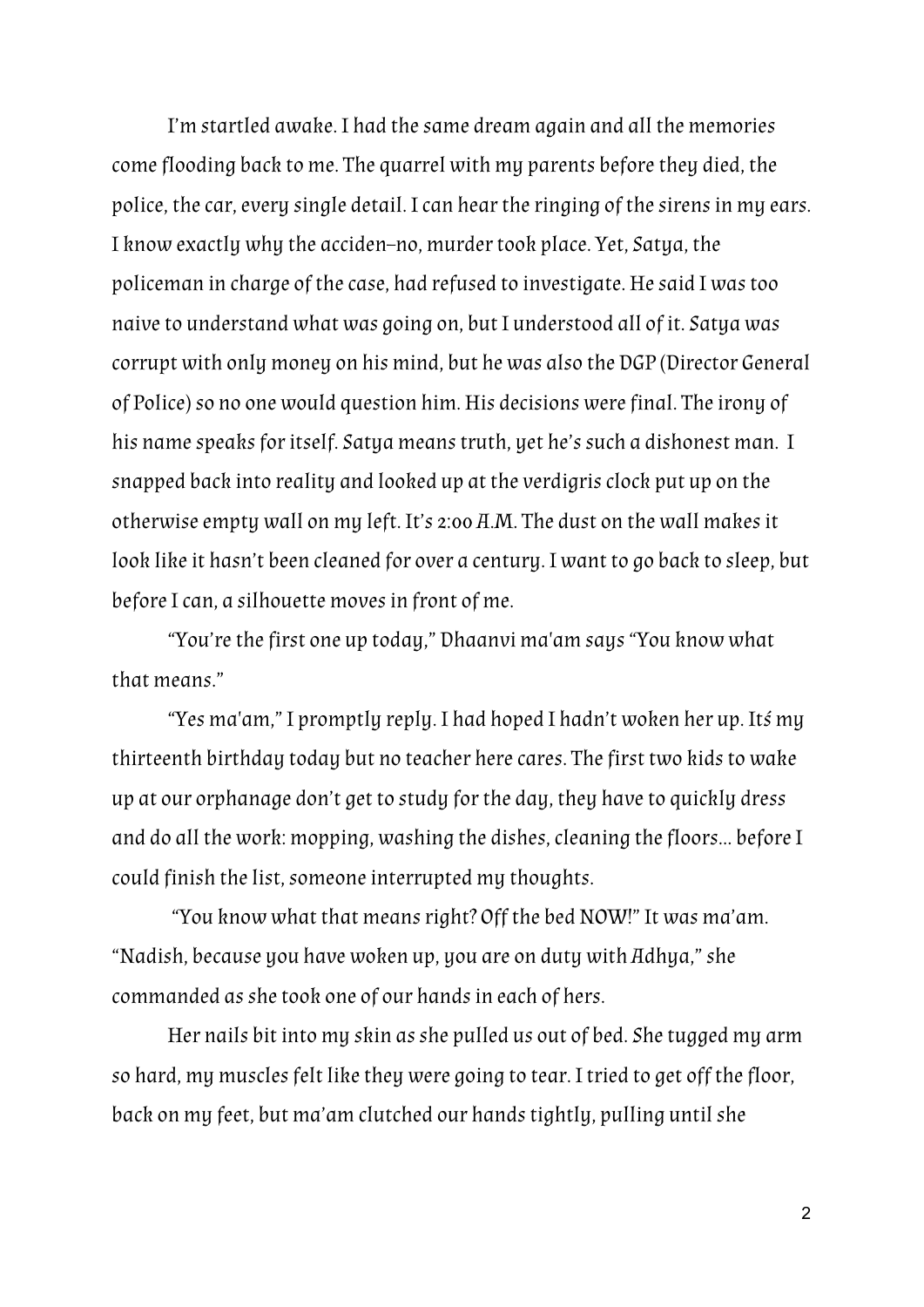finished dragging both of us out of the narrow rusty door. My knees, burning due to the friction.

Nadish glared at me. "Thanks a lot," his eyes said. A few moments later he sighted reconsidering. All the kids at the orphanage are pretty close knit so I knew Nadish couldn'tstay angry forlong.

Once ma'am leaves, he says, "Let's go, we have to finish the work, but we'll get through it together."

I looked at my wrist, ma'ams nails dug deeperthan I thought humanly possible. I held my right hand with my left to get a closerlook, Icould see my flesh. I groaned as Nadish touched the blood over my wound.

"Itstings,"Isaid, telling him something he probably already knew.

"You should wash it and then tie some tissue onto it," he whispered. It reminded me the teachers here won't even buy us band-aids. They keep most of the money the government funds them as their salary, and it really irritates me. They should get sued, but the police think we're just little orphans who understand nothing. Absolutely nothing!

"Earth to Adhya,"Ishudder before Irealize it'sjust Nadish."Let's go before ma'am comes back."

After a few turns, I walk into the dimly lit kitchen thinking about how today is going to pass. Roshan sir interrupts my thoughts.

"You guys are finally here, I've been waiting all morning!"

It has been less than 6 minutes since Dhaanvi ma'am dragged us out. Roshan sir always over exaggerates, it's asif no one hasthe right to live but him.

He gives us our to-do list, "Wash the dishes from yesterday. Mop up the whole place. Make and serve lunch. Clean the lunch table. Take all the trash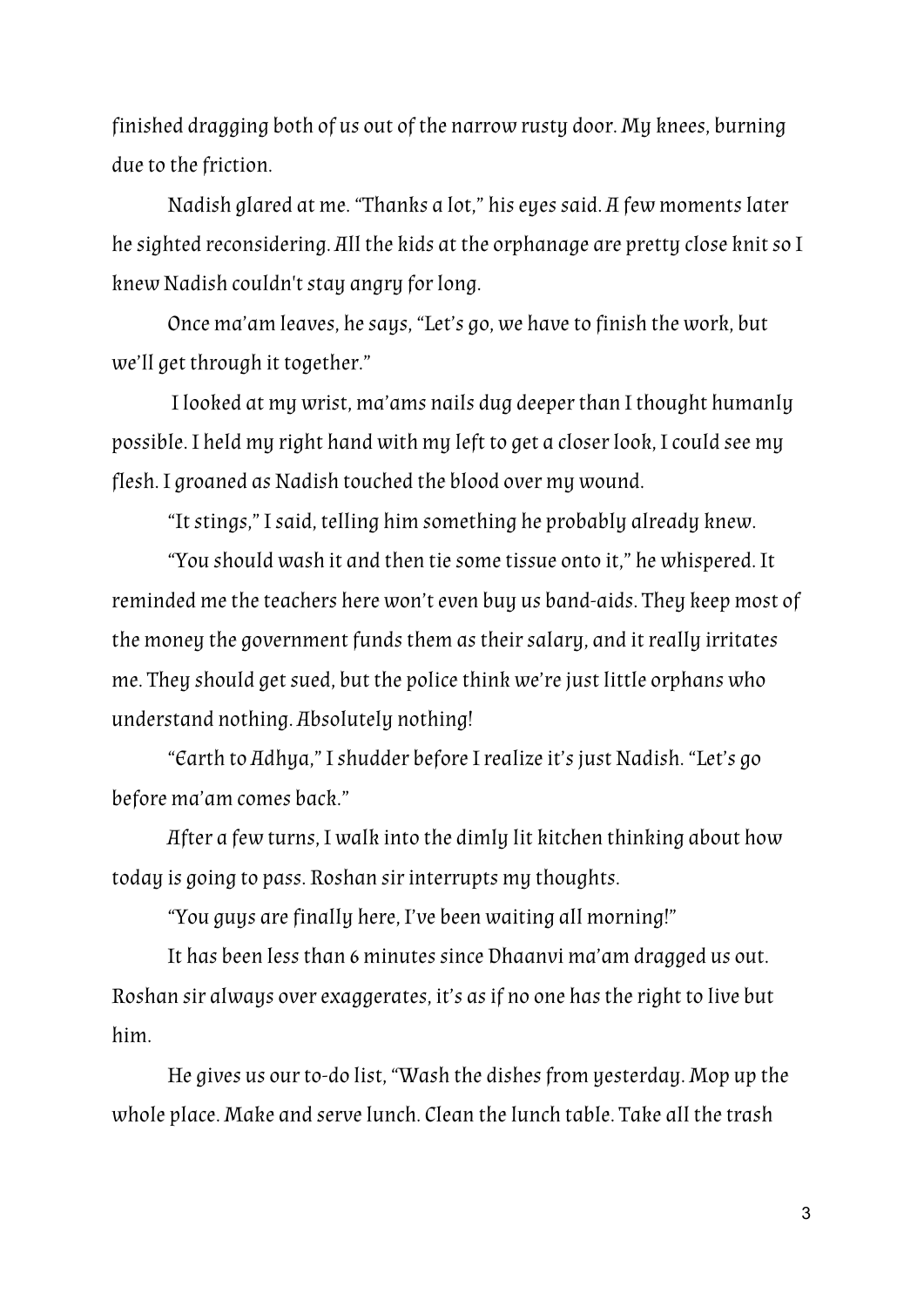out… Oh, and we won't have enough lunch today. You are allowed to eat the leftovers from our plates."

We're making lunch, I want to shout. We are making it and he won't let us eat it. Even if there is a surplus quantity, the teachers find a way to finish it all (or at least put it in their plates so we'll be too grossed out to eat it). Nadish must understand how I'm feeling because he puts his warm hand in mine, warning me not to say or do anything stupid.

Nadish waits for sir to leave before telling me to go wash the blood of my wound.

"Are you sure?"I ask him,"You could get into trouble." He reassures me, firmly telling me to leave. I know itcan get him into big trouble, but I'm also the most courageous and reckless child this orphanage has seen.

When I walk out, the ice cold breeze hits me, causing goosebumps all over my exposed skin. I am suddenly aware of the fact that I'm wearing the same sleeveless white dress I was wearing the day of my parents funeral. I haven't worn fresh clothes since that day. The teachers at the orphanage claimed they were selling my clothes for my benefit, but they kept all the money. We need better people to help us. Caring, selfless, considerate, helpful and most importantly truthful.

¨Satyameva Jayate,"I whisper, ¨Truth alone triumphs.¨ Thisisfrom the national emblem of India, yet it seems there is only corruption in the air here.

As I started walking as my eyes started to burn. I could cry here, I was alone. The orphansfound their hope because of me, I wasn't about to show them how weak I was. Plus, the teachers punish us for showing any emotion at all. I was aware that I wasn't crying because of the wound, but because of all the emotional pain I had been through. I have always been physically strong yet emotionally weak.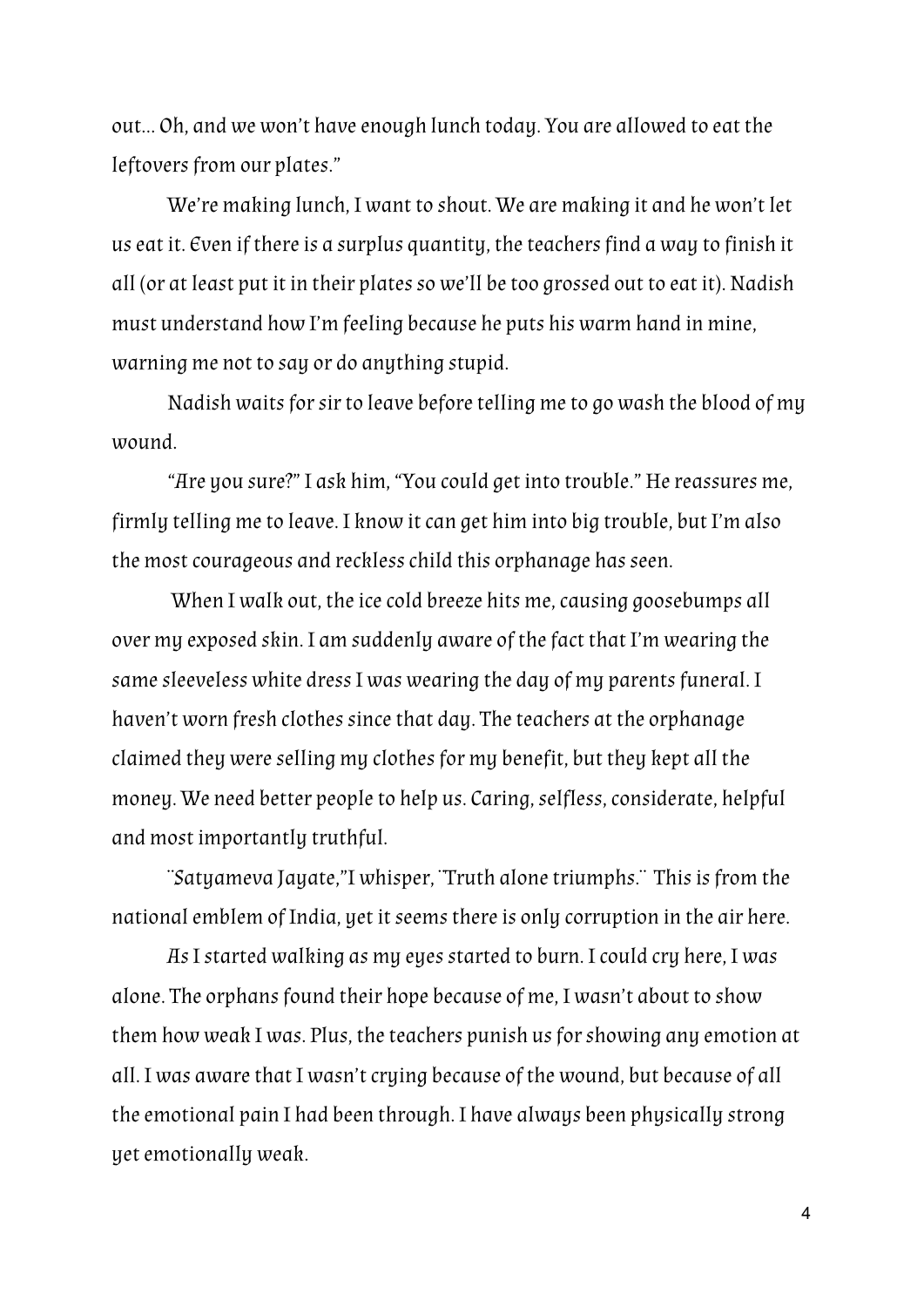After walking for about half a kilometer, the small lake comesinto view. I wiped my eyes with my sleeves; this is the place that keeps me strong. The water shimmering in the moonlight creates a breathtaking effect. The lotuses and water lilies look enchanted. Sadly this is the only non-polluted lake in the area. I want to stay here, play all day, go back to being a kid, but that could get Nadish into big trouble. I take a deep breath and I feel the fresh airfill my lungs. I kneel down slowly, careful to keep my balance as I wash off my wound. My knee might get scraped, but I'd rather risk that than an infection.

Suddenly, I hear a loud boom. My body twitches in fear almost causing me to fall into the water. I look up and see grey clouds filling the sky, threatening to spill if I don't move quickly. Lightning strikes towards the water. I need to remove my hands now! A new fear arises, what if I'm electrocuted? I'll die, but will anyone even come looking for me? It starts pouring, turning into a thunderstorm a few seconds later. I jerk my right hand out of the water as I see lightning strike the lake. No! My left hand, I'm going to die. I wait for my organs to start declining after I feel electricity pulse through me. Nothing happens.

I pull my left hand out of the water. Islowly place both my hands on the cement footpath. My hands haven't numbed, but I feel a new electricity buzzing through me. As I stand up I slowly put my left hand out. Elbows locked out. Isteadily press all the major nerves. Ok, all ok. Istart thinking about the dream I have every birthday, itśreally happening. I test my theory. Automatically my elbow bends into a 150° angle on its own as I focus all my energy into the palm of my hand.

"Wow,"I think to myself before Irealize what's happening.

Almost naturally, a small ball of electric blue light buzzes,resting on the top of my left palm. I feel exhilarated. This is all too unrealistic to be true. Yet,